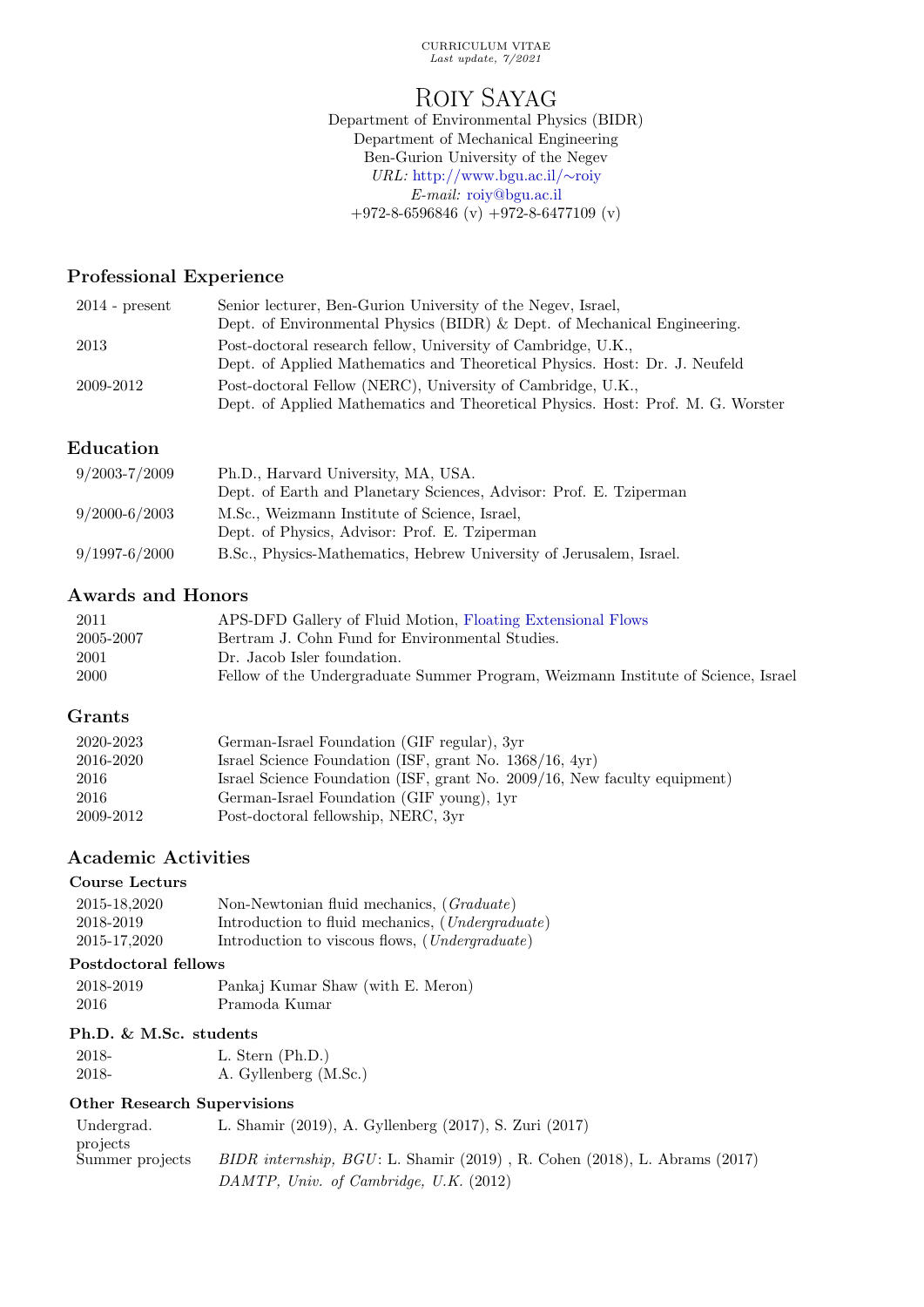#### Teaching assistance

DAMTP, Cambridge, U.K.: Natural Sciences Tripos IA, Mathematical Methods II, III SEAS, Harvard, USA: Physical Mathematics II (AM202), Ordinary & Partial Differential Eq. (AM105b), Introduction to fluid mechanics (ES123), Mathematical methods in the sciences (AM21a).

### Other Activities

|                   | <b>Reviewer(journals)</b> J. Fluid Mech., Ann. Glaciology, J. Glaciology, Proc. R. Soc. A, J. Geophys. Res., European |
|-------------------|-----------------------------------------------------------------------------------------------------------------------|
|                   | J. Mech. B/Fluids, Environmental Fluid Mechanics, Arch. Applied Mech., Phys. Fluids                                   |
| Reviewer (Grants) | Israel Science Foundation (ISF), Pazy Research Foundation                                                             |
| Organizer         | DSEEP seminar – Department weekly seminar (co-organizer), 2017-2019, BIDR, BGU, Israel                                |
|                   | Drylands, Desert and Desertification conference – (co-organizer), 2017, BIDR, BGU, Israel                             |
|                   | GFDays - A yearly symposium on Geophysical Fluid Dynamics, 2015-2017, BIDR, BGU, Israel                               |
|                   | Physics of Ice journal club, 2006-2007, EPS/SEAS, Harvard University, MA, USA.                                        |
|                   | Climate dynamics weekly seminar, 2006-2007, EPS, Harvard University, MA, USA.                                         |
| Outreach          | Instructor for junior-high/high-school youth., 2001-2003, Weizmann Inst. Sci., Israel                                 |
|                   | DAMTP Fluids Laboratory open day, Cambridge Science Festival, 2011;2013, UK                                           |
| Summer school     | Instructor in FDSE Summer School, DAMTP, Univ. of Cambridge 2012.                                                     |

### Publications

#### Peer-reviewed Journals

- [16] Gyllenberg, A. and Sayag R., (2021), Lubricated axisymmetric gravity currents of power-law fluids, J. Fluid Mech., In review [\[arXive\]](https://arxiv.org/abs/2107.01586)
- [15] P. Kumar, S. Zuri, D. Kogan, M. Gottlieb, and Sayag, R., (2021), Lubricated gravity currents of power-law fluids, J. Fluid Mech.[, 916, A33, 1-16](https://doi.org/10.1017/jfm.2021.240) [\[PDF\]](http://www.bgu.ac.il/~roiy/publications/015-KZKGS2020.pdf)
- [14] Sayag, R. (2019), Rifting of extensional flows on a sphere, [Phys. Rev. Lett.](https://journals.aps.org/prl/abstract/10.1103/PhysRevLett.123.214502), 123, 214502 [\[PDF\]](http://www.bgu.ac.il/~roiy/publications/014-S2019PRL.pdf) [\[SupMat\]](http://www.bgu.ac.il/~roiy/publications/014-S2019PRL-SM.pdf)
- [13] Sayag, R., and M. G. Worster (2019b), Instability of radially spreading extensional flows Part II: Theoretical analysis, [J. Fluid Mech.](http://dx.doi.org/10.1017/jfm.2019.778), 881, 739-771 [\[PDF\]](http://www.bgu.ac.il/~roiy/publications/013-SW2019b.pdf)
- [12] Sayag, R. and M. G. Worster (2019a), Instability of radially spreading extensional flows Part I: Experimental analysis, [J. Fluid Mech.](http://dx.doi.org/10.1017/jfm.2019.777), 881, 722-738. [\[PDF\]](http://www.bgu.ac.il/~roiy/publications/012-SW2019a.pdf) [[Cover](https://www.cambridge.org/core/services/aop-cambridge-core/content/view/8F4CBDF54A46EF1CB9C1976CADE65012/S0022112019008826a.pdf/flm_volume_881_cover_and_front_matter.pdf)]
- [11] Y. Ashkenazy, Sayag, R., and E. Tziperman (2017), Dynamics of the global meridional ice flow of Europa's icy shell, [Nature Astronomy](https://dx.doi.org/10.1038/s41550-017-0326-7), 2, 43-49, [doi: 10.1038/s41550-017-0326-7](http://dx.doi.org/10.1038/s41550-017-0326-7) [\[PDF\]](http://www.bgu.ac.il/~roiy/publications/011-AST2017.pdf)
- [10] Sayag, R. and J. A. Neufeld (2016), Propagation of viscous currents on a porous substrate with finite entry pressure, [J. Fluid Mech.](http://journals.cambridge.org/action/displayAbstract?fromPage=online&aid=10413560&fileId=S0022112016004122&utm_source=New_Article&utm_medium=Email&utm_campaign=FLM), 801, 65-90. [\[PDF\]](http://www.bgu.ac.il/~roiy/publications/010-SN2016.pdf) [[Cover](https://www.cambridge.org/core/services/aop-cambridge-core/content/view/F04BC0C5068F8FE9311EF3033A12DA05/S0022112016004997a.pdf/flm-volume-801-cover-and-front-matter.pdf)]
- [9] Sayag, R., and M. G. Worster (2013), Elastic dynamics and tidal migration of ice-sheet grounding lines modify sub-glacial lubrication and melting, Geophys. Res. Lett.[, 40, doi:10.1002/2013GL057942.](http://onlinelibrary.wiley.com/doi/10.1002/2013GL057942/abstract) [\[PDF\]](http://www.bgu.ac.il/~roiy/publications/009-SW2013b.pdf)
- [8] Sayag, R., and M. G. Worster (2013), Axisymmetric gravity currents of power-law fluids over a rigid horizontal surface, [J. Fluid Mech.](http://journals.cambridge.org/action/displayAbstract?fromPage=online&aid=8826173&fulltextType=RA&fileId=S0022112012005459), 716, R5. [\[PDF\]](http://www.bgu.ac.il/~roiy/publications/008-SW2013a.pdf)
- [7] Sayag, R., S. S. Pegler, and M. G. Worster (2012), Floating Extensional Flows, [Phys. Fluids](http://dx.doi.org/10.1063/1.4747184), 24, [091111.](http://dx.doi.org/10.1063/1.4747184) APS-DFD Gallery of Fluid Motion Award [\[PDF\]](http://www.bgu.ac.il/~roiy/publications/007-SPW2012.pdf)
- [6] Sayag, R., and M. G. Worster (2011), Elastic response of a grounded ice sheet coupled to a floating ice shelf, [Phys. Rev. E](http://dx.doi.org/10.1103/PhysRevE.84.036111), 84, 3, 1-10. [\[PDF\]](http://www.bgu.ac.il/~roiy/publications/006-SW2011.pdf)
- [5] Sayag, R., and E. Tziperman (2011), Interaction and variability of ice streams under a triple-valued sliding law and a non-Newtonian rheology, J. Geophys. Res.[, 116, F01009, 1-17.](http://dx.doi.org/10.1029/2010JF001839) [\[PDF\]](http://www.bgu.ac.il/~roiy/publications/005-ST2011.pdf)
- [4] Sayag, R., and E. Tziperman (2009), Spatiotemporal dynamics of ice streams due to a triple-valued sliding law, [J. Fluid Mech.](http://dx.doi.org/10.1017/S0022112009991406), 640, 483-505. [\[PDF\]](http://www.bgu.ac.il/~roiy/publications/004-ST2009.pdf)
- [3] Sayag, R., and E. Tziperman (2008), Spontaneous generation of pure ice-streams via flow instability: Role of longitudinal shear stresses and subglacial till, *J. Geophys. Res.*[, 113, B05411, 1-17.](http://dx.doi.org/10.1029/2007JB005228) [\[PDF\]](http://www.bgu.ac.il/~roiy/publications/003-ST2008.pdf)
- [2] Kaspi Y., R. Sayag and E. Tziperman (2004), A 'triple sea-ice state' mechanism for the abrupt warming and synchronous ice sheet collapses during Heinrich events, [Paleoceanography](http://dx.doi.org/10.1029/2004PA001009), 19, 1-12. [\[PDF\]](http://www.bgu.ac.il/~roiy/publications/002-KST2004.pdf)
- [1] Sayag, R., E. Tziperman and M. Ghil (2004), Rapid switch-like sea ice growth and land ice sea ice hysteresis, [Paleoceanography](http://dx.doi.org/10.1029/2003PA000946), 19, 1-13. [\[PDF\]](http://www.bgu.ac.il/~roiy/publications/001-STG2004.pdf)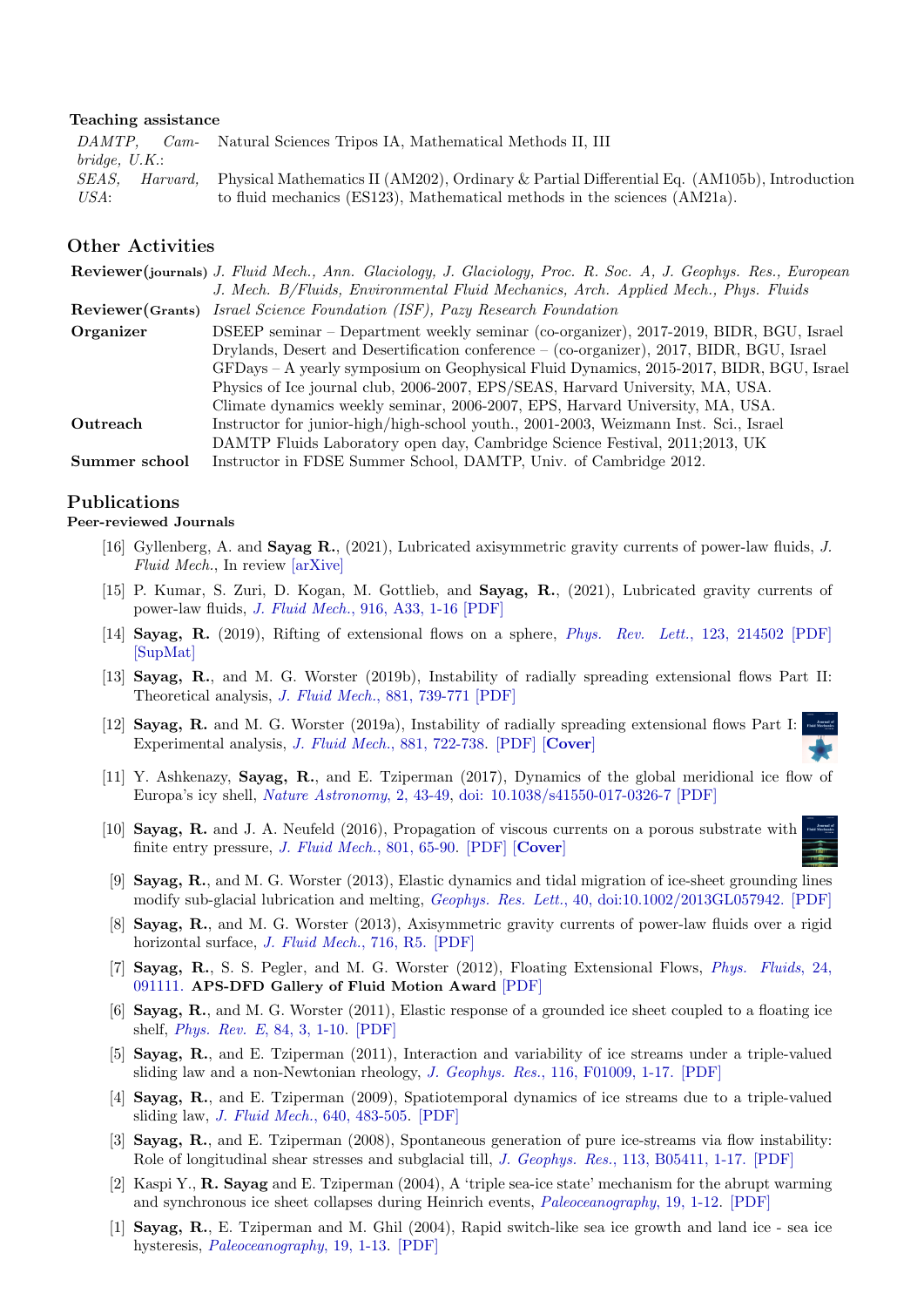### Not Peer reviewed

[1] Sayag, R. Dynamics and Spatiotemporal variability of ice streams. Ph.D. Thesis, Harvard University, 2009. [URL: http://gradworks.umi.com/3385547.pdf](http://gradworks.umi.com/3385547.pdf)

# Presentations

### Invited talks

| 2019      | Instability of extensional flows, HUJI (Physics), BGU (DSEEP), TAU (Geophysics, 16/12/19)                                                           |
|-----------|-----------------------------------------------------------------------------------------------------------------------------------------------------|
| 2018      | <i>Instability of extensional flows,</i> WI (Physics/complex systems)                                                                               |
| 2017      | On the instability of non-Newtonian extensional flows and ice rifts HUJI (Earth Science)                                                            |
| 2016-2017 | Buoyancy-Driven flows: On creeping ice sheets and the propagation of drops over porous sur-<br><i>faces</i> , BGU (BIDR/ZIWR); UH (Marine Geosci.). |
| 2016      | <i>Floating extensional flows, Cambridge (DAMTP/ITG)</i>                                                                                            |
| 2015      | Propagation of viscous gravity currents on porous substrate,<br>Technion (DEWAE); TAU (GAPS); TAU (ME); BGU (ME)                                    |
| 2014      | Mechanics of ice sheets, BGU (ME)                                                                                                                   |
| 2013      | <i>Dynamics of ice sheets, TAU (GAPS)</i>                                                                                                           |
| 2012      | Dynamics and stability of ice sheets                                                                                                                |
|           | Cambridge (Earth Science), U.K.; Technion (Physics); WI (EPS); BGU (DSEEP)                                                                          |
| 2011      | <i>Dynamics of marine ice sheets</i> , Univ. of Chicago (Geophysics), USA                                                                           |
|           | Dynamics of ice sheets, Cambridge (DAMTP/AFD), U.K.                                                                                                 |
|           | Elastic response of an ice sheet-ice shelf system near the grounding line<br>Cambridge (DAMTP/ITG), U.K.; BAS, U.K.                                 |
| 2009-2010 | Dynamics and spatiotemporal variability of ice streams                                                                                              |
|           | Cambridge (DAMTP/ITG), U.K.; Oxford (OCIAM), U.K.; TAU (ME); BGU (DSEEP); WI<br>(EPS); HUJI (Physics)                                               |

# Conferences, Oral

| 2021 | SIAM MS 2021 (Link), virtual, invited                                  |
|------|------------------------------------------------------------------------|
| 2020 | SIAM MS 2020, Spain, invited, canceled (Covid19)                       |
| 2019 | $ISTAM$ (69th), Israel, invited                                        |
| 2019 | APS-Div. of Fluid Dynamics (72th), USA (Abstract 1, Abstract 2)        |
| 2019 | Climate and Wave Dynamics Workshop, Israel                             |
| 2018 | Ice, oceans and atmospheres on Earth and elsewhere, Italy              |
| 2018 | Annual European Rheology Conference (AERC2018), Italy                  |
| 2017 | APS-Div. of Fluid Dynamics (70th), USA                                 |
| 2017 | Ice fracture and cracks, Issac Newton Institute, UK                    |
| 2016 | Geophysical Fluid Dynamics, BGU, Israel                                |
| 2015 | APS-Div. of Fluid Dynamics (68th), USA                                 |
| 2015 | International Glaciological Society, U.K.                              |
| 2014 | APS-Div. of Fluid Dynamics (67th), USA                                 |
| 2014 | European Geosciences Union, Austria                                    |
| 2014 | Geophysical Fluid Dynamics, BGU, Israel                                |
| 2011 | American Geophysical Union, USA                                        |
| 2011 | APS-Div. of Fluid Dynamics (64th), USA (Gallery of Fluid Motion award) |
| 2011 | International Glaciological Society, France                            |
| 2011 | International Glaciological Society, USA                               |
| 2010 | APS-Div. of Fluid Dynamics (63rd), USA                                 |
| 2010 | European Geosciences Union, Austria                                    |
| 2008 | APS-Div. of Fluid Dynamics (61st), USA                                 |
| 2008 | International Glaciological Society, Ireland                           |
| 2007 | European Geosciences Union, Austria                                    |